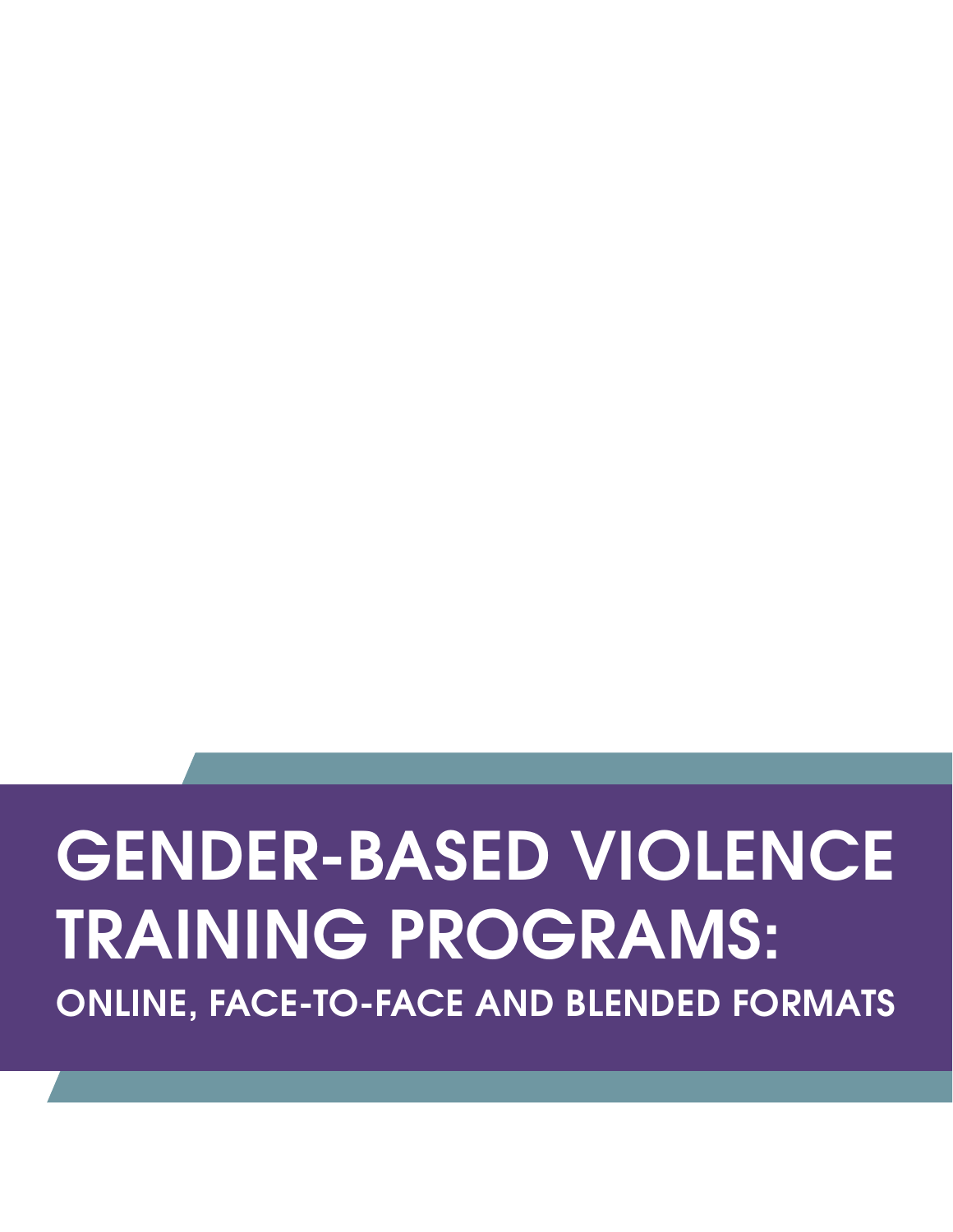# **REPORT PREPARED BY:**

Linda L. Baker, Ph.D., Learning Director, Centre for Research & Education on Violence Against Women & Children

Nicole A. Etherington, Ph.D., Research Associate, Centre for Research & Education on Violence Against Women & Children

# **GRAPHIC DESIGN BY:**

Krista Cipriani, Digital Media Support Assistant, Centre for Research & Education on Violence Against Women & Children.

# **SUGGESTED CITATION:**

Etherington, Nicole A. & Baker, Linda L. (2016). Gender-based violence training programs: Online, face-to-face and blended formats. London, ON: Centre for Research & Education on Violence Against Women & Children.



**Centre for Research & Education on** Violence Against Women & Children



*Gender-Based Violence Training Programs*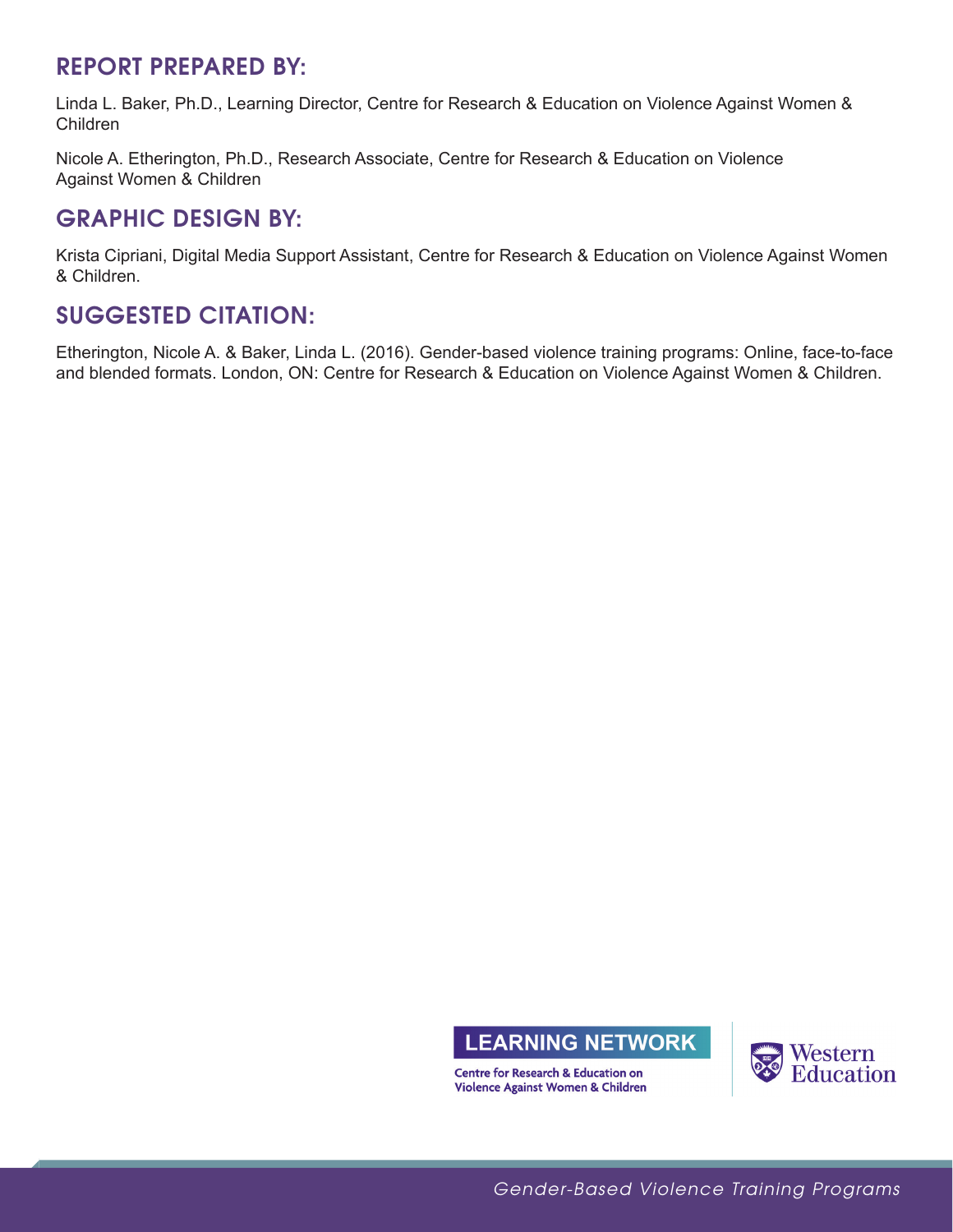Training curriculums on gender-based violence (GBV) have been developed across sectors, such as education, health, social services, violence against women (VAW), justice, services for indigenous peoples, and settlement services. With an increasing need for these types of educational programs, traditional face-to-face learning opportunities have given way to the economical and widely accessible option of e-learning (i.e., online learning). Blended learning has emerged as a third approach and includes a combination of traditional face-to-face and e-learning. Yet, limited research has examined the advantages and disadvantages of online learning, including its effectiveness for improving learner outcomes compared to face-to-face or blended learning programs. While systematic and meta-analyses exist on the latter in the fields of education and health (e.g., Liu et al., 2016), little is available in the context of GBV and is of varying quality.

This report highlights the components and potential strengths and weaknesses of online, face-to-face, and blended learning approaches that may be of particular relevance to the development of GBV curriculums. Existing gaps in the current literature are also discussed, with suggestions for future research and evaluation. Readers are reminded to view findings as tentative given the emerging state of this body of evidence.

#### **ONLINE LEARNING:**

educational instruction delivered over the Internet to learners anywhere with access to a web-browser.

#### **FACE-TO-FACE LEARNING:**

educational instruction involving direct contact between instructor and learner(s), where both are physically within each other's presence.

#### **BLENDED LEARNING:**

educational instruction delivered partly over the Internet and partly in person.

## **ONLINE TRAINING**

Online training or e-learning involves instruction delivered over the Internet to learners anywhere with access to a web-browser. There are two primary forms of e-learning: synchronous, or instructor-facilitated, and asynchronous, or self-directed. Given limited available research, it was not possible for this report to adequately distinguish between these two formats in our discussion of outcomes. Accordingly, the following information refers to online learning more generally.

Though rapidly developing, online training lacks the established models for optimizing learning which are characteristic of face-to-face environments (Bartley & Golek, 2004). Nevertheless, online training has a variety of features which make it appealing, and may be especially important to organizations developing or consuming GBV training.

Online learning is an economical method in its delivery, as well as its capacity to be utilized many times and easily updated (Bartley & Golek, 2004; Herschell et al., 2015). Although online learning programs may require a larger initial investment to develop multimedia resources, it becomes less expensive than face-toface and blended learning in the long-term, with its costs tending to decrease over time (Hilton & Ham, 2014). For organizations looking for existing training options for employees or individuals seeking training for their professional development, online education reduces costs associated with travel and time taken off of work (Bartley & Golek, 2004). In addition, registration for online GBV training is often free, whereas many face-toface initiatives include a cost.

Beyond its cost savings, training conducted in an online format has the capacity to reach more people than might be accomplished with face-to-face or blended modalities, and to do so more often and as, or potentially more, efficiently (Bartley & Golek, 2004). For example, it can be difficult for individuals who do not work or live in an urban area to access many face-to-face trainings (e.g. professionals in a rural or northern community). Indeed, options for education in rural and remote areas are often quite limited due to cost and distance (Bennett-Levy & Perry, 2009), and the limited availability of training can be a barrier to practice (Dimmeff et al., 2009). This makes online programs particularly useful in that they allow access to training irrespective of geographical distance (Rheingold et al., 2012). Further, the convenience and flexibility of online training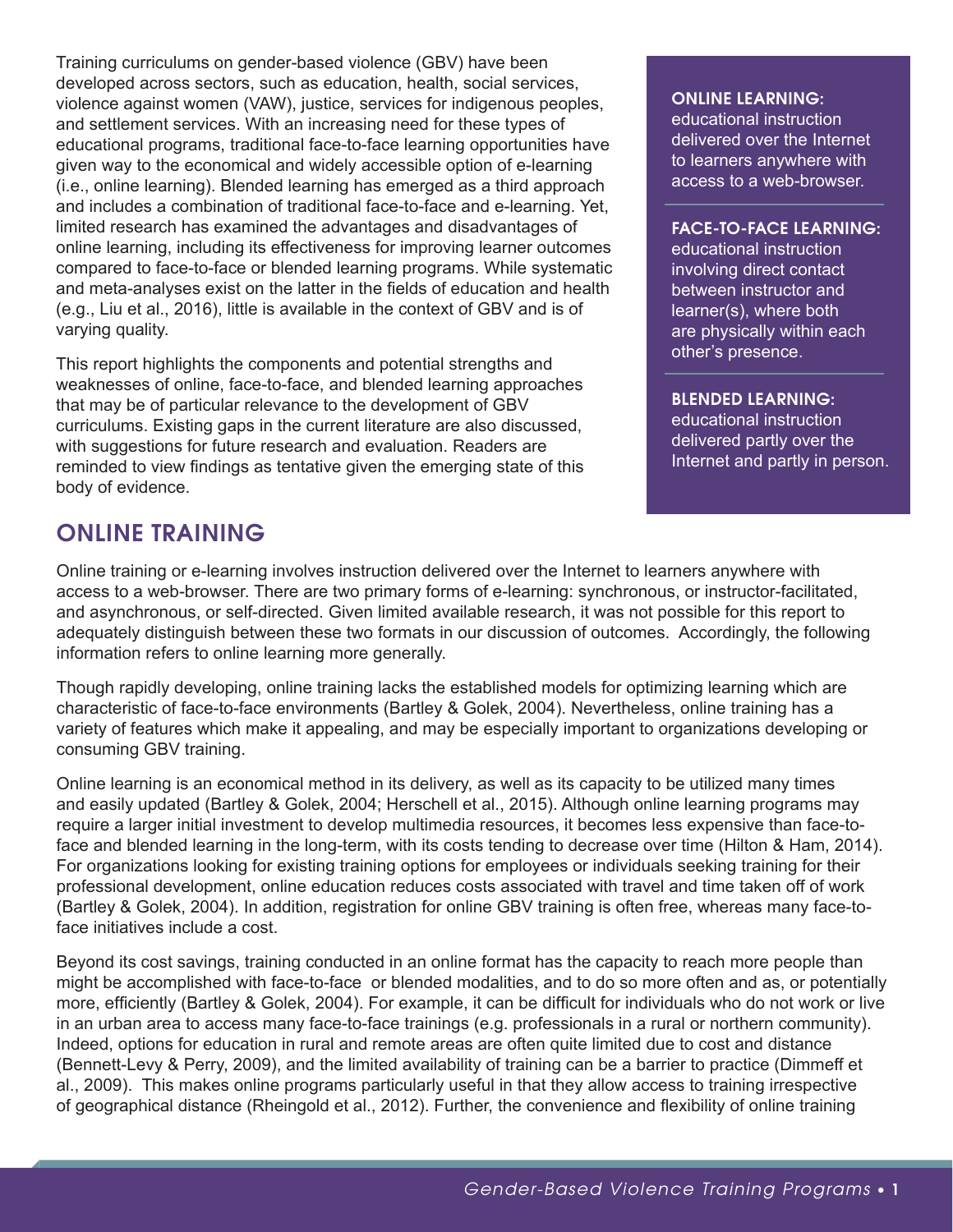Current e-learning environments can be divided into two categories: synchronous and asynchronous.

#### **SYNCHRONOUS FORMATS**

require students to enroll in a course/program that is paced at particular intervals that must be attended or completed according to a specific schedule. Common features include: virtual classrooms, scheduled online tests/evaluations.

#### **ASYNCHRONOUS FORMATS**

involve students beginning and completing a training course at different times, according to their own schedule. Common features include message boards, discussion groups, and selfpaced courses.

(i.e. can be completed from home and/or around one's work schedule) contributes to ease of access for workers with demanding schedules (Cerijo, 2006; Ruzek, 2010; Paranal et al., 2012; Means et al., 2013; Heck et al., 2015). This may be of particular value for members of the GBV sector who juggle competing work and family demands or who work shifts or long hours, for example. Online education generally allows learners to work at their own pace rather than having to be in a particular location at a particular time, providing individuals with more control over their learning (Bartley & Golek, 2004).

The learner-centeredness of online training contributes to its favourable review by many participants. In addition, studies involving employees of child-serving organizations (e.g. sexual abuse counselors, child health clinicians) indicate high ratings of effectiveness and usefulness regarding online programs (Paranal et al., 2012; Rheingold et al., 2012; Herschell et al., 2015). The effectiveness of online training is generally supported by existing research, though limited. Most evidence stems from analyses of online learning involving students taking courses rather than workers completing training. Nevertheless, an online format for knowledge acquisition appears to be broadly effective, regardless of type of content or learner (Means et al., 2013). Students also appear to perform modestly better in online learning conditions compared to those in a face-to-face setting (Means et al., 2013; Wiecha et al., 2006).

Available research on training programs specifically supports the effectiveness of online training, finding no difference between it and faceto-face alternatives (Benjamin et al., 2007; Rheingold et al., 2012; Stein et al., 2015). For example, one study comparing an online domestic violence training program for physicians to a classroom-based approach found that both formats similarly improved knowledge, confidence, and attitudes (Harris et al., 2002). This study, however, relied on participants' subjective ratings (e.g. whether participants felt they learned something)

rather than objective measures (e.g. a set of knowledge-testing questions with correct or incorrect answers). Equal effectiveness between face-to-face and online formats has also been found for trainings on child sexual abuse (Rheingold et al., 2011), psychotherapy for bipolar disorder (Stein et al., 2015), and domestic violence risk assessment (Hilton & Ham, 2011). Again, however, this research faces limitations in its ability to determine whether the desired changes actually did occur as a result of the training program itself, rather than due to other factors (e.g. reliance on participants' subjective assessments, no random assignment of participants).

In general, online training appears to lend itself well to knowledge acquisition and attitude improvement (Means et al., 2013; Ruzek, 2010; Bennett-Levy & Perry, 2009; Fridrici & Lohaus, 2008; Harris et al., 2002). This is supported by the limited number of studies using random assignment and a pre/post-test design (Heck et al., 2015; Williams et al., 2009; Gega, Norman & Marks, 2007; Cohen et al., 2006), although participants tend to be clinicians or healthcare providers, who make up only part of a much wider group of individuals working in the GBV sector. Evaluated training programs also tend to be on specific therapeutic or screening techniques, rather than other issues that are of importance to GBV work (e.g. feminist/anti-racist/anti-oppression framework, harm reduction, creating a safe space for disclosure). The effectiveness of online training specific to shelter workers, public educators, or sexual violence advocates, for example, has yet to be assessed.

Given that the GBV sector is constantly evolving with new knowledge, approaches, and resources, online training can represent an important medium for informing practice through its capacity to be updated easily, frequently, and less expensively. Online training is highlighted as being able to "keep up with change" and subsequently "keep knowledge current" (Ruzek, 2010; Bartley & Golek, 2004). Accordingly, it can serve as a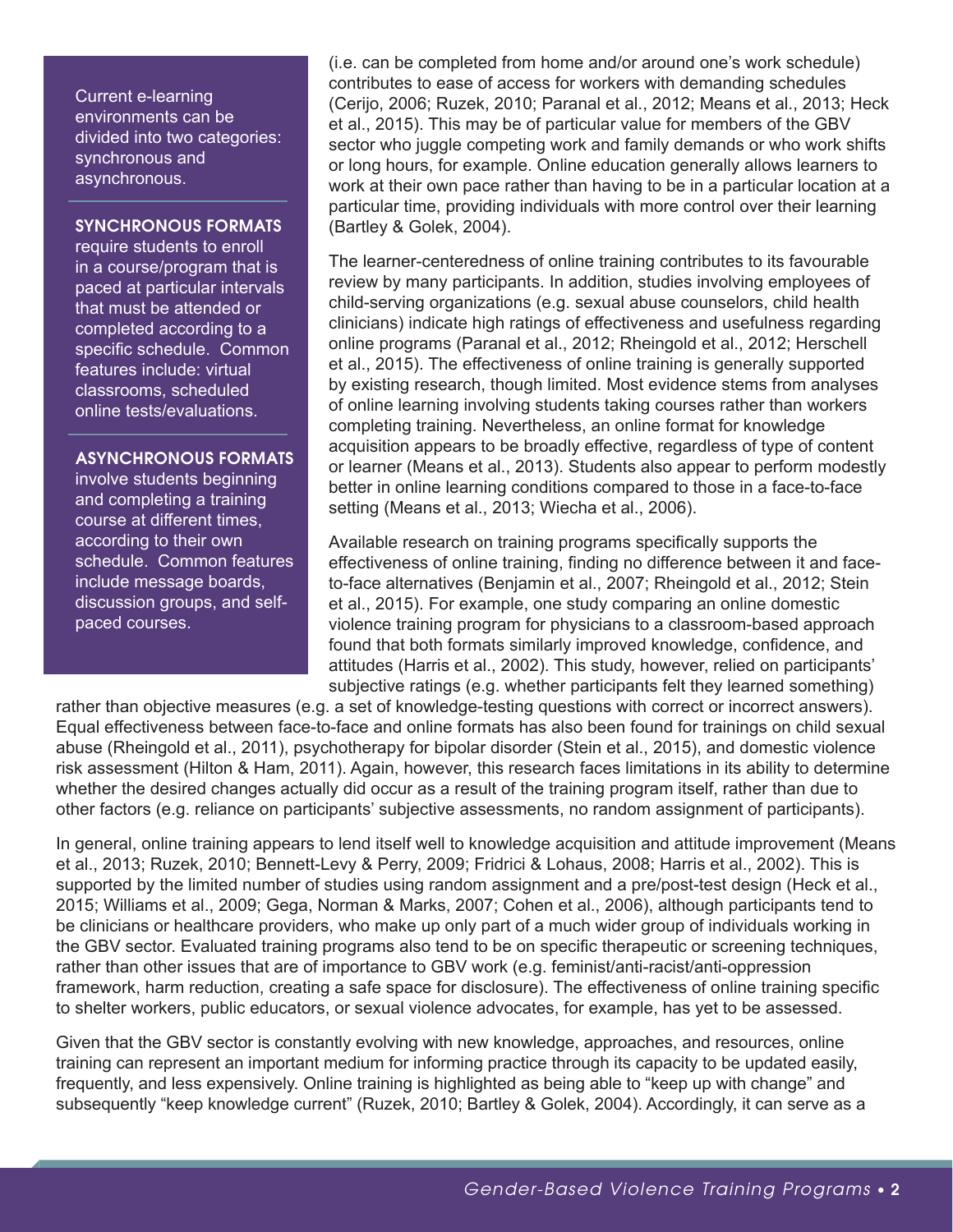suitable format for the continuing education of individuals working in the area of GBV. It also provides a manner in which workers can connect and collaborate through social networking (Means et al., 2013), which may become of increasing relevance in this digital age. Finally, online training provides a useful format for reflective practice through components such as blogging, pausing a presentation to absorb, or revisiting a particular section to reflect (Bennett-Levy & Perry, 2009). Reflective practice has been identified as a core competency for domestic violence and sexual violence training (see Broll et al., 2012) and is generally valued in the GBV sector. It should be noted, however, that participants of online training programs dealing with sensitive issues (e.g. stories of abuse) indicated that they would have preferred face-to-face training with an individual present to help process emotions and to discuss the issues with others in a more personal manner (Rheingold et al., 2012).

Other limitations of online training include sustaining continuous costs for platform maintenance and updating (Wuensch et al., 2008); constraints engaging learners in 'real time' role plays to apply the skills they are learning, which may be essential for individuals involved in activities such as counseling (Bennett-Levy & Perry, 2009); technical problems and/or learning contingent on a user's familiarity with technology (Bartly & Golek, 2004; Rheingold et al., 2012); learners' feelings of isolation in virtual learning environments (Hara, 2000); and low completion rates (Stone et al., 2005; Fridrici & Lohaus, 2008; Heck et al., 2015). In fact, completion rates for voluntary online training courses hover around 20% (Long, Dubois & Faley, 2009). Research on open online courses offered by post-secondary institutions finds completion rates as low as 2% to 14% (Perna et al., 2014). There is potential for higher completion rates, however, as one study on domestic violence risk assessment training reports an online completion rate of 86% (Hilton & Ham, 2014). Ultimately, more rigorous evaluations of online GBV training are needed.

#### **KEY TERMS**

**RANDOM ASSIGNMENT OF PARTICIPANTS:** An experimental technique for assigning participants to different groups (e.g. a group participating in a training program and a group not participating in the program). Participants are assigned by chance.

**CONTROL GROUP:** The group in an experiment or study which does not receive the "intervention" (e.g. participating in a training program). This group is then used as a benchmark to measure results of the intervention group.

**RANDOMIZED CONTROL TRIAL:** A study in which participants are assigned at random (by chance alone) to one of several groups involved in testing the intervention.

**PRE/POST-TEST DESIGN:** An experimental design where participants in both the intervention and control group are given a set of questions prior to and after the intervention. The goal is to compare participant groups and measure the degree of change occurring as a result of the intervention.

## **FACE-TO-FACE TRAINING**

There are many established models for optimizing face-to-face learning (Bartley & Golek, 2004), although faceto-face training has the same limitations as online training in terms of existing evaluations of its effectiveness. Further, there is more existing literature on the advantages of online training than exists for face-to-face efforts. Nevertheless, there are still elements of face-to-face training amenable to the GBV sector.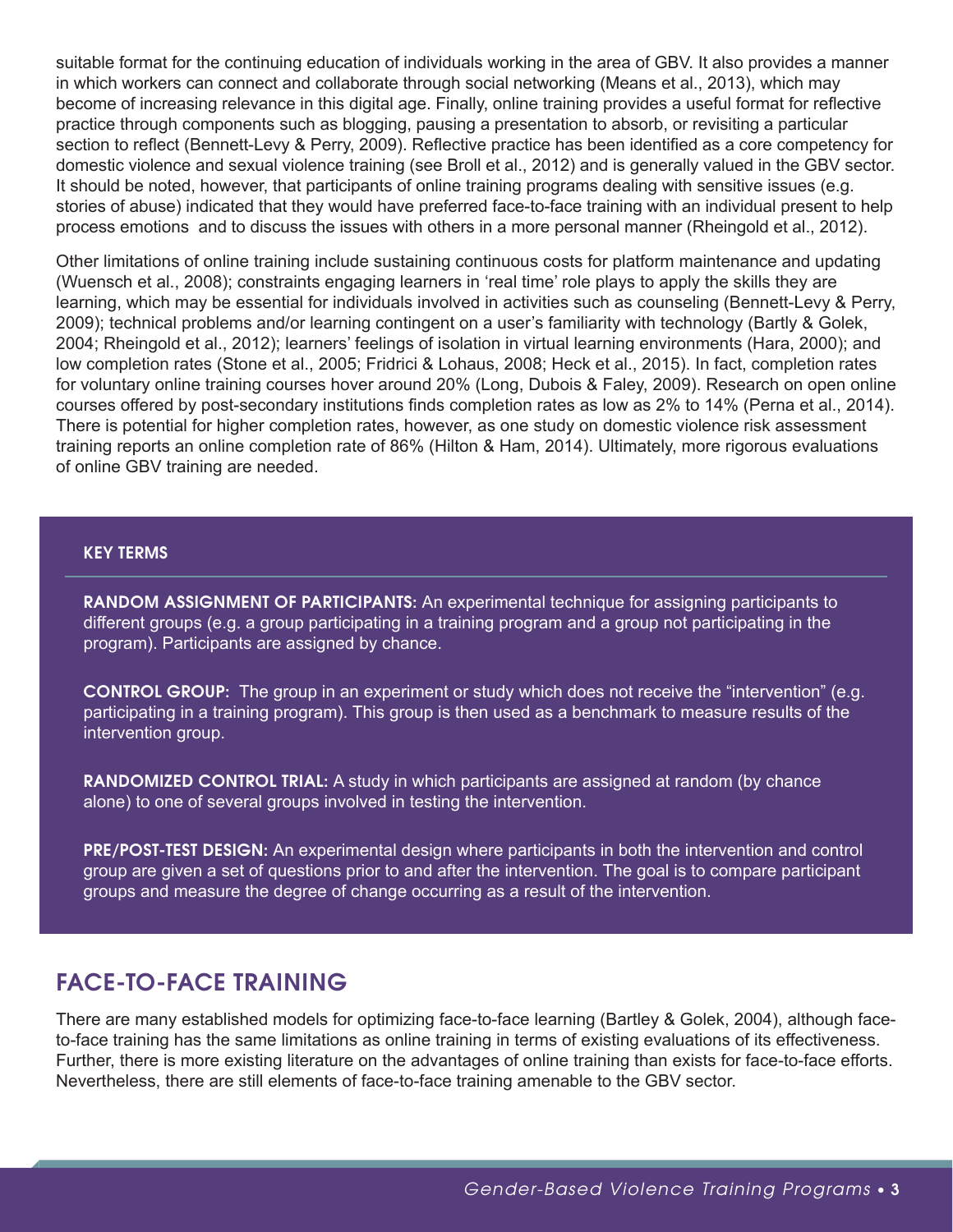Typically, participants not completing the training course is not a concern with face-to-face training as it is less anonymous and more personal than online formats. In a recent study of domestic violence risk assessment training, 100% of participants completed the face-to-face program (Hilton & Ham, 2014). The face-to-face model can be held in a large or small group setting, where participants engage in frequent and ongoing interaction (Sankar & Sankar, 2010). This can be an effective modality for introducing new, unfamiliar, or sensitive topics (Payne et al., 2006; Sankar & Sankar, 2010). In a survey of social services workers' perceptions of domestic violence training, participants valued aspects of face-to-face training related to the sharing of personal experiences and being provided with immediate feedback (Payne et al., 2006). For difficult or sensitive topics, participants appear to also value "live" emotional support (Rheingold et al., 2012).

Other aspects of face-to-face training contributing to participant satisfaction and learning include: being able to read body language, participate in synergistic group discussion, and to ask questions which receive immediate answers (Towmey, 2004). When using online formats (especially asynchronous formats), responses from facilitators or other participants may take longer periods of time, whereas face-to-face communication is faster and more efficient (Wuensch et al., 2008). While communication can be clear and effective in an online format, there is less room for misinterpretation in face-to-face discussions as participants can attend to non-verbal cues (e.g. body language, facial expression) and tone of voice (Barrera et al., 2010). These aspects of face-toface environments may be more useful to individuals with certain learning styles.

Face-to-face training also provides participants with the ability to practice skills learned through such activities as role-playing with course facilitators/instructors or other participants (Bennett-Levy & Perry, 2009). Little research is available on whether face-to-face training is superior to online training for application of knowledge/ skills learned; however, it is clear that face-to-face training involves a human interaction component that differs in quality from online interactions. With regard to the GBV sector, training on working with survivors of violence may benefit from a face-to-face component.

One limitation of face-to-face training is that it typically has limited offerings of courses (Ruzek, 2010). This is related to the tendency for this type of training to be expensive and inefficient, involving transportation, acquiring physical space, the use of facilitators, printing of materials, and so forth. Face-to-face training also occurs in a specified time and space and at the instructor's pace, which may not work for individuals with busy or conflicting schedules.

Although current evidence demonstrates no significant differences in the effectiveness of face-to-face training compared to online training for knowledge development (Rheingold et al., 2012; Stein et al., 2015), its high completion rates and capacity for high quality personal interaction components may make it ideal for some GBV initiatives.

# **BLENDED TRAINING**

Blended training involves a combination of face-to-face and e-learning (synchronous or asynchronous) approaches. These types of courses involve a substantial portion of material delivered over the internet, with the remainder in-person. Blended formats are increasing in popularity, combining the strengths of online and face-to-face formats while aiming to overcome their respective limitations (Lee, 2010; Liu, 2016).

Utilizing a blended format for education and training has been deemed a "powerful strategy" with the capacity to expand and enhance the learning experience of participants (Duhaney, 2004). Blended learning can facilitate a variety of learning styles, providing learners with material in multiple formats. It has been found to be appreciated by learners, giving them the opportunity to absorb information on their own and then ask questions and practice skills in a real life scenario (Kupetz & Ziegenmeyer, 2005; Lee, 2010). In this regard, it may offer a promising option for GBV training.

When engaging in blended training, it is important to determine the appropriate balance of online and faceto-face learning environments or learner outcomes may be compromised (Duhaney, 2004). Researchers also suggest piloting a blended program with a small group before scaling it to be larger in size (Duhaney, 2004). In this regard, blended training does not offer the same cost-effectiveness as online-only modules, and may be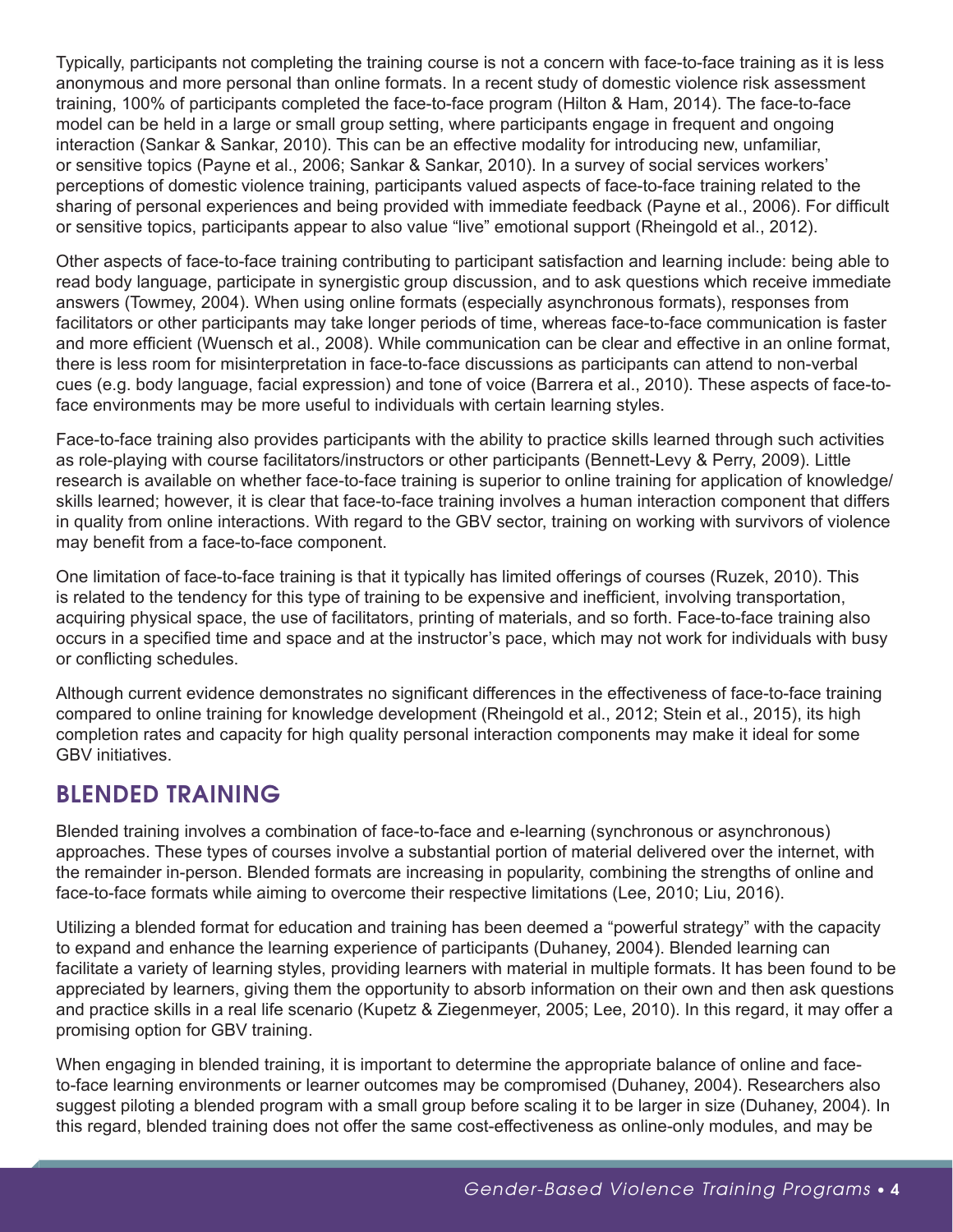more time consuming to develop. This may not be suitable for GBV organizations with limited budgets or who are looking to launch training relatively quickly. Participants are also tasked with having to be present for inperson sessions, which can involve the same disadvantages as face-to-face training in terms of travel for rural or remote participants, but may offer more flexibility in that in-person sessions occur less often.

Like its online and face-to-face counterparts, research on blended learning is limited. Research involving students in an educational setting finds blended formats to have a larger advantage in terms of effectiveness relative to face-to-face instruction (Means et al., 2013). Studies comparing blended and purely online learning find no significant difference in learning between the two (Lim, Morris & Kupritz, 2007). Blended learning has also been found to provide clearer and more "learner-centred" instructions than online delivery (Lim et al., 2007) and satisfaction among learners appears higher than in purely online or traditional face-to-face courses (Garrison & Kanuka, 2004). Despite some evidence of its effectiveness, research has yet to examine completion rates for blended training programs.

Blended learning is also promising in the education of health professions. A recent systematic review and meta-analysis found that blended instruction was more effective than or at least as effective as traditional faceto-face instruction or purely online learning for a wide range of learners and disciplines within the health sector (Liu et al., 2016). Additionally, this analysis suggested that learner's gain in knowledge may vary depending on the method of blended learning used, and that future research should compare blended methods.

# **CONCLUSION AND FUTURE CONSIDERATIONS**

With continuing advancement in GBV training, it is important to understand the advantages and disadvantages associated with available educational options in order to determine which may best suit an organization's or individuals' needs or purpose. Table 1 compares online, face-to-face, and blended formats.

Key advantages to online training include its cost-effectiveness, flexibility, and sustainability. Based on the evolving nature of the GBV sector and the widespread need for services, online learning may be an appealing option to increase training without increasing cost, especially given the financial realities many organizations face. With emerging research supporting the effectiveness of online learning in general and in the context of GBV training, it appears to be a promising direction.

There are instances, however, where face-to-face training may be preferable. For example, addressing sensitive topics and teaching skills requiring interaction and practice may be best accomplished in a "live" environment. While face-to-face learning is more expensive than its online counterpart, its high completion rate may compensate for its cost, especially where the goal is to teach/learn a certain topic or skill. Research demonstrates that learners value face-to-face training in these instances. Still, it should be noted that face-toface training is limited in the number of times it can be offered and its geographical reach.

Combining elements of online learning with a face-to-face component is a potential solution to the existing limitations of each format on its own. Blended training is capable of offering learners some flexibility and includes many of the advantages of online training, while allowing for face-to-face opportunities to clarify or practice applying knowledge or skills learned. Through utilizing aspects of online and face-to-face learning, blended programs are able to accommodate varying learning styles. The initial development of these programs, however, can be costly and time-consuming. It is also important to find the appropriate balance between each component, which may not always be feasible for organizations seeking quick and affordable training.

Overall, organizations and individuals working in the GBV sector should consider the aims they wish to accomplish with training and carefully weigh the advantages and disadvantages of each format in assessing its capability to meet specific goals.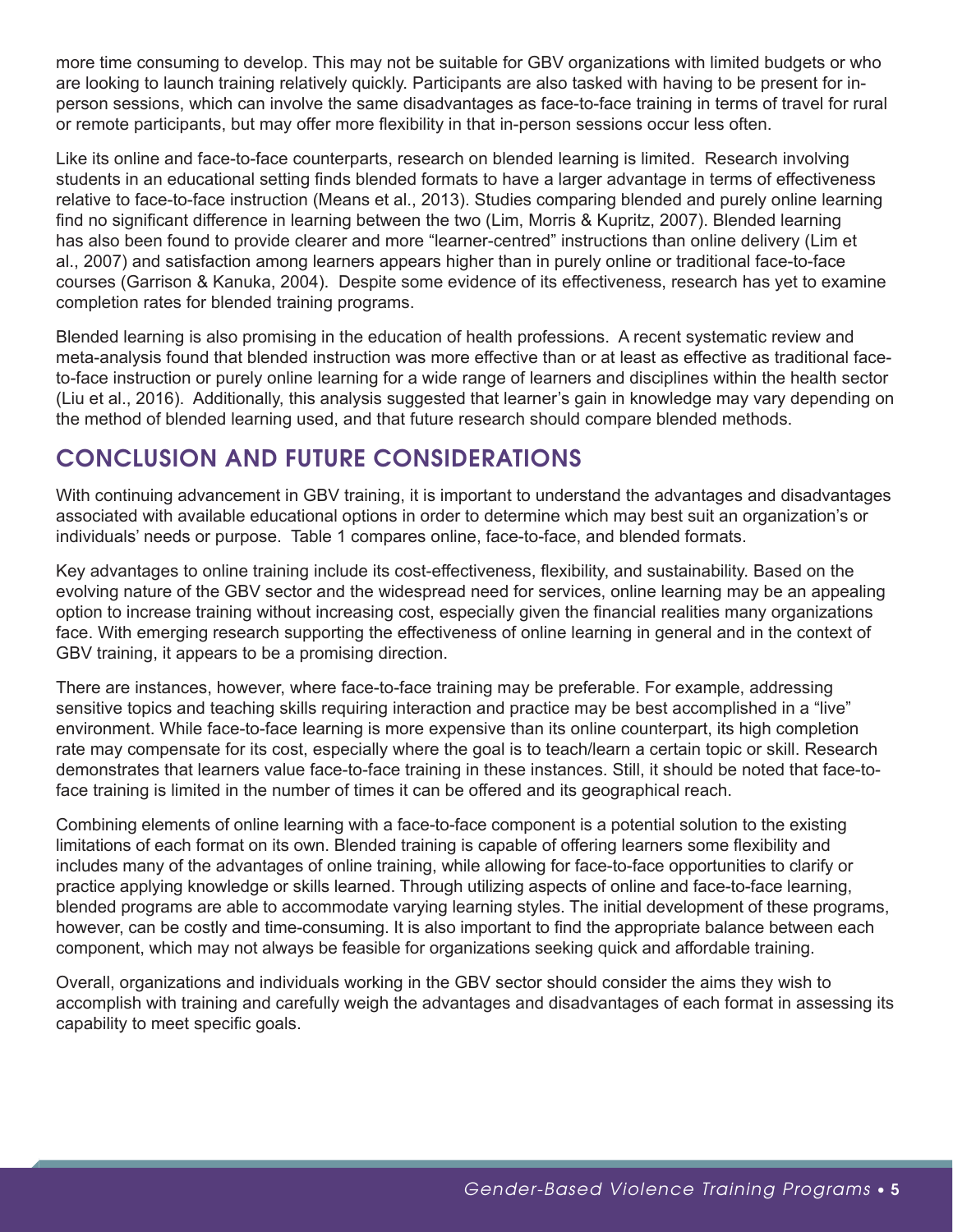### *Table 1. Comparing Educational Training Formats*

| <b>ONLINE TRAINING</b>                                         |                                                                                              | <b>FACE-TO-FACE TRAINING</b>                                                |                                                                                                            | <b>BLENDED TRAINING</b>                                                          |                                                                                                   |
|----------------------------------------------------------------|----------------------------------------------------------------------------------------------|-----------------------------------------------------------------------------|------------------------------------------------------------------------------------------------------------|----------------------------------------------------------------------------------|---------------------------------------------------------------------------------------------------|
| <b>ADVANTAGES</b>                                              | <b>DISADVANTAGES</b>                                                                         | <b>ADVANTAGES</b>                                                           | <b>DISADVANTAGES</b>                                                                                       | <b>ADVANTAGES</b>                                                                | <b>DISADVANTAGES</b>                                                                              |
| Cost effective                                                 | Not well-suited<br>to practicing<br>skills learned<br>(e.g. "real<br>time" role-<br>playing) | High<br>completion<br>rate                                                  | Expensive                                                                                                  | Accommodates<br>various learning<br>styles                                       | Requires<br>finding "the<br>right balance"<br>between<br>online and<br>face-to-face<br>components |
| Easily<br>updatable to<br>remain current                       | <b>Technical</b><br>problems can<br>deter learners                                           | Personal<br>interaction                                                     | Limited to<br>particular time<br>and place                                                                 | Combines<br>many of the<br>advantages of<br>online and face-<br>to-face training | Initial start-up<br>can be costly<br>and time-<br>consuming                                       |
| Can be<br>offered more<br>frequently and<br>used many<br>times | Low<br>completion<br>rate                                                                    | Suitable for<br>introducing<br>new,<br>unfamiliar<br>or sensitive<br>topics | <b>Typically</b><br>moves at<br>facilitator/<br>instructor's<br>pace                                       | Face-to-face<br>opportunities<br>for clarification<br>and practice               |                                                                                                   |
| Long-term<br>sustainability                                    | Delayed<br>responses to<br>questions                                                         | Immediate<br>feedback/<br>answers to<br>questions                           | Limited<br>offerings                                                                                       | High learner<br>satisfaction                                                     |                                                                                                   |
| Far-reaching<br>capacity                                       | No "live"<br>support for<br>sensitive or<br>difficult issues                                 | "Live"<br>emotional<br>support                                              | Less<br>accessible to<br>participants<br>outside of<br>geographic<br>area where<br>training takes<br>place | <b>Offers</b><br>participants<br>some flexibility                                |                                                                                                   |
| Convenience/<br>Flexibility                                    |                                                                                              | Can read body<br>language, facial<br>expressions,<br>etc.                   |                                                                                                            |                                                                                  |                                                                                                   |
| Learner-<br>centred/<br>directed                               |                                                                                              | Can practice<br>skills learned<br>(e.g. role-<br>playing)                   |                                                                                                            |                                                                                  |                                                                                                   |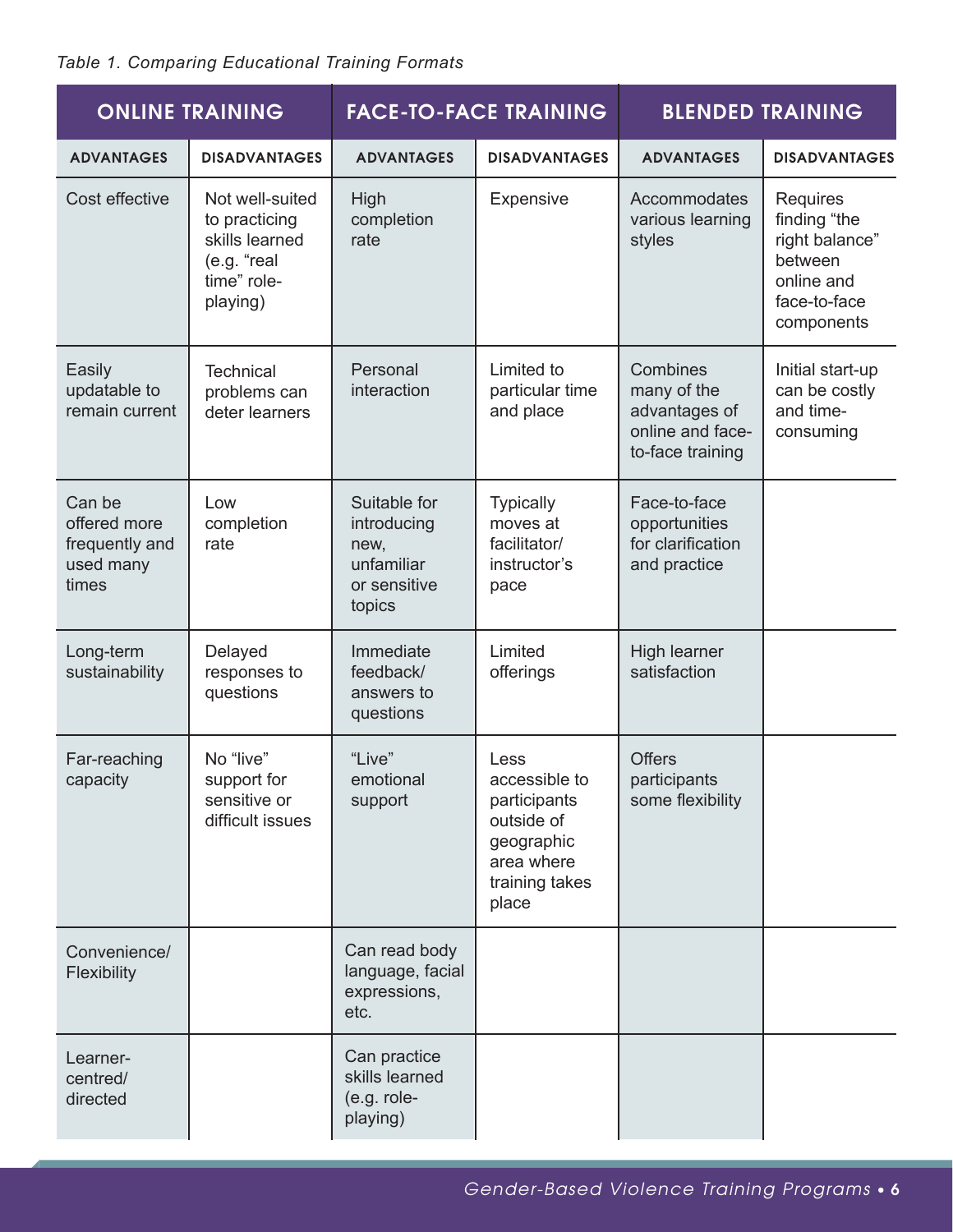With limited available research comparing traditional face-to-face, online, and blended training, especially for GBV-specific curriculums, it is clear that more work is needed in this area. Specific considerations are as follows:

- Design and conduct evaluations for face-to-face, online and blended GBV training that include an objective assessment of participant gains in knowledge (e.g. randomized control trial with pre-/post-test design).
- Compare face-to-face, online and blended GBV training to determine if learning outcomes are similar across formats, or if specific outcomes benefit more from one format than the other.
- Incorporate an application of skills component in addition to a knowledge component into pre/post-tests to compare whether and how this may differ based on training format.
- Compare the effectiveness of different blended instructional/training methods for GBV curriculums for different groups in different learning contexts (e.g. pre-service; continuing education for service providers).

## **REFERENCES**

- Barrera, A., Ho, C., Garcia, I., Traphagan, T., & Chang, Y. (2010). *Online vs. face-to-face learning*. Austin, TX. Retrieved from http://www.academia.edu/1576750/Online\_vs.\_Face-to-Face\_Learning
- Bartley, S. J., & Golek, J. H. (2004). Evaluating the cost effectiveness of online and face-to-face instruction. *Educational Technology and Society, 7*(4), 167–175.
- Benjamin, S. E., Tate, D. F., Bangdiwala, S. I., Neelon, B. H., Ammerman, A. S., Dodds, J. M., & Ward, D. S. (2008). Preparing child care health consultants to address childhood overweight: A randomized controlled trial comparing web to in-person training. *Maternal and Child Health Journal, 12*(5), 662–669.
- Bennett-Levy, J., & Perry, H. (2009). The promise of online cognitive behavioural therapy training for rural and remote mental health professionals. *Australasian Psychiatry, 17*(SUPPL. 1), S121–S124.
- Broll, R., Crooks, C., Baker, L., & Straatman, A. (2012). *Evaluating violence against women training initiatives: A primer*. London, ON: Centre for Research & Education on Violence Against Women & Children.
- Cohen, A., & Nachmias, R. (2006). A quantitative cost effectiveness model for Web-supported academic instruction. *Internet and Higher Education, 9*(2), 81–90.
- Dimeff, L. A., Koerner, K., Woodcock, E. A., Beadnell, B., Brown, M. Z., Skutch, J. M., … Harned, M. S. (2009). Which training method works best? A randomized controlled trial comparing three methods of training clinicians in dialectical behavior therapy skills. *Behaviour Research and Therapy, 47*(11), 921–930.
- Duhaney, D. C. (2004). Blended learning in education, training, and development. *Performance Improvement, 43*(8), 35–38.
- Fridrici, M., & Lohaus, A. (2009). Stress prevention in secondary schools: online versus face-to-face training. *Health Education, 109*(4), 299–313.
- Garrison, D. R., & Kanuka, H. (2004). Blended learning: Uncovering its transformative potential in higher education. *Internet and Higher Education, 7*(2), 95–105.
- Gega, L., Norman, I. J., & Marks, I. M. (2007). Computer-aided vs. tutor-delivered teaching of exposure therapy for phobia/panic: Randomized controlled trial with pre-registration nursing students. *International Journal of Nursing Studies, 44*(3), 397–405.
- Hara, N. (2000). Students' distress with a web-based distance education course. *Information, Communication and Society, 3*(4): 557-579.
- Harris, J. M., Kutob, R. M., Surprenant, Z. J., Maiuro, R. D., & Delate, T. A. (2002). Can internet-based education improve physician confidence in dealing with domestic violence? *Family Medicine, 34*(4), 287–292.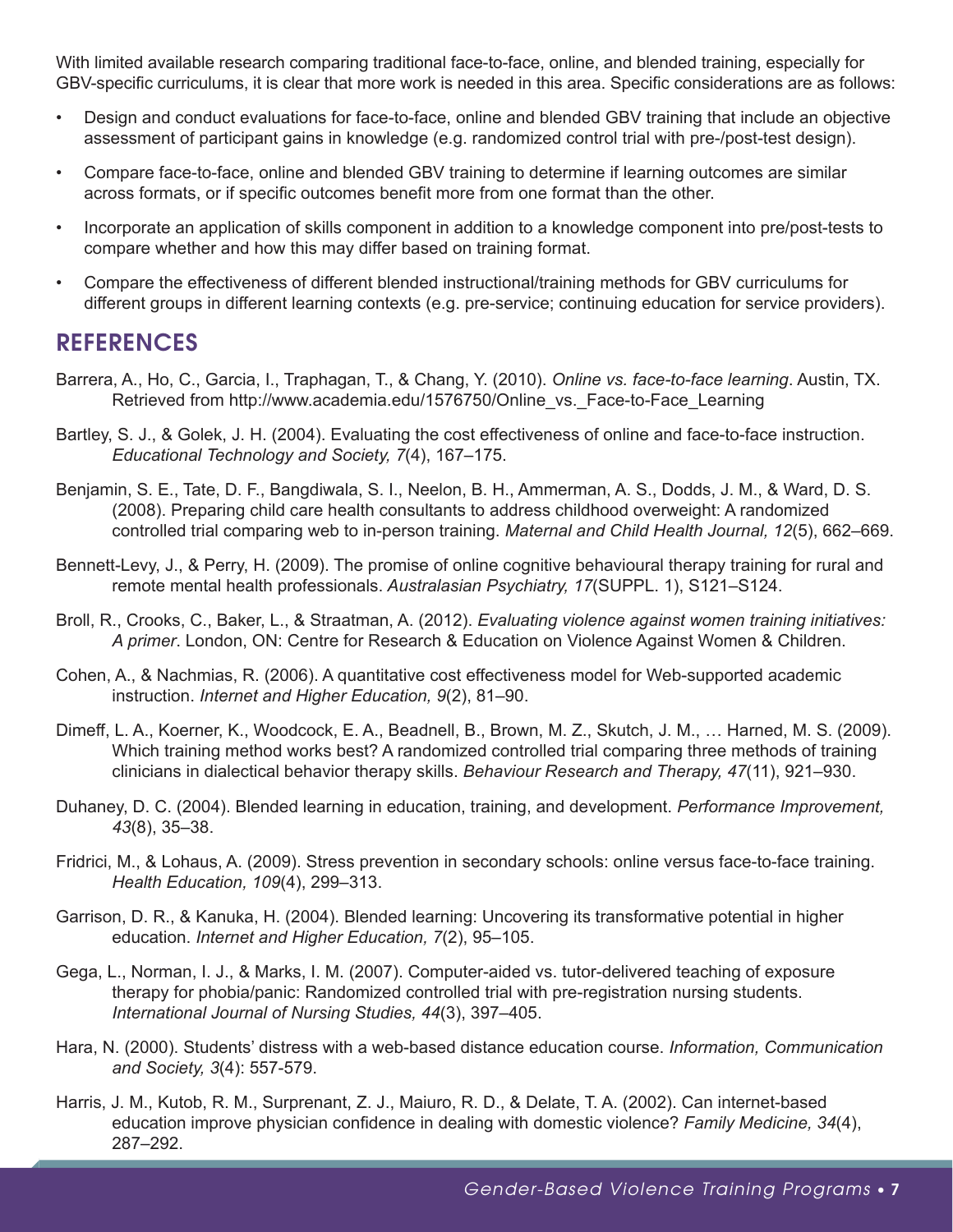- Heck, N. C., Saunders, B. E., & Smith, D. W. (2015). Web-Based Training for an Evidence-Supported Treatment: Training Completion and Knowledge Acquisition in a Global Sample of Learners. *Child Maltreatment, 20*(3), 183–192.
- Herschell, A. D., Kolko, D. J., Scudder, A. T., Taber-Thomas, S., Schaffner, K. F., Hiegel, S. A., … Mrozowski, S. (2015). Protocol for a statewide randomized controlled trial to compare three training models for implementing an evidence-based treatment. *Implementation Science, 10*(1), 133.
- Hilton, N. Z., & Ham, E. (2015). Cost-effectiveness of electronic training in domestic violence risk assessment: ODARA 101. *Journal of Interpersonal Violence, 30*(6), 1065–73.
- Kupetz, R., & Ziegenmeyer, B. (2005). Blended learning in a teacher training course: Integrated interactive e-learning and contact learning. *ReCALL, 17*(November), 179–196.
- Lee, J. (2010). Design of blended training for transfer into the workplace. *British Journal of Educational Technology, 41*(2), 181–198.
- Lim, D. H., Morris, M. L., & Kupritz, V. W. (2007). Online vs. blended learning: Differences in instructional outcomes and learner satisfaction. *Journal of Asynchronous Learning Networks, 11*, 27–42.
- Liu, Q., Peng, W., Zhang, F., Hu, R., Li, Y., & Yan, W. (2016). The Effectiveness of Blended Learning in Health Professions: Systematic Review and Meta-Analysis. *Journal of Medical Internet Research, 18*(1), e2.
- Long, L., DuBois, C. Z., & Faley, R. H. (2009). A case study analysis of factors that influence attrition rates in voluntary online training programs. *International Journal on E-Learning, 8*(3), 347–359.
- Means, B., Murphy, R., & Baki, M. (2013). The Effectiveness of Online and Blended Learning: A Meta-Analysis of the Empirical Literature. *Teachers College Record, 115*(March 2013), 1–47.
- Paranal, R., Washington Thomas, K., & Derrick, C. (2012). Utilizing Online Training for Child Sexual Abuse Prevention: Benefits and Limitations. *Journal of Child Sexual Abuse, 21*(5), 507–520.
- Payne, B. K., Carmody, D. C., Respass, G., & Hoofnagle, K. (2006). Social services workers' and supervisors' perceptions of domestic violence training. *Professional Development: The International Journal of Continuing Social Work Education, 9*(1), 4–12.
- Rheingold, A. A., Zajac, K., & Patton, M. (2012). Feasibility and acceptability of a child sexual abuse prevention program for childcare professionals: comparison of a web-based and in-person training. *Journal of Child Sexual Abuse, 21*(4), 422–36.
- Ruzek, J. I. (2010). Disseminating Best Practices and Information in Posttrauma Care : Towards Online Training and Support for Providers Serving Survivors of Trauma, 179–191.
- Sankar, L., & Sankar, C. S. (2010). Comparing the Effectiveness of Face-to-Face and Online Training on Teacher Knowledge and Confidence, (2001).
- Stein, B. D., Celedonia, K. L., Swartz, H. a., DeRosier, M. E., Sorbero, M. J., Brindley, R. a., … Frank, E. (2015). Implementing a Web-Based Intervention to Train Community Clinicians in an Evidence-Based Psychotherapy: A Pilot Study. *Psychiatric Services*, (September), 1–4.
- Stone, D. M., Barber, C. W., & Potter, L. (2005). Public health training online: The National Center for Suicide Prevention Training. *American Journal of Preventive Medicine, 29*(5 SUPPL. 2), 247–251.
- Twomey, A. (2004). Web-based teaching in nursing: lessons from the literature. *Nurse Education Today, 24*(6), 452–458.
- Victoria, M., & Cereijo, P. (2006). Attitude as Predictor of Success in Online Training. *International Jl*. on E-Learning, 5(4), 623–639.